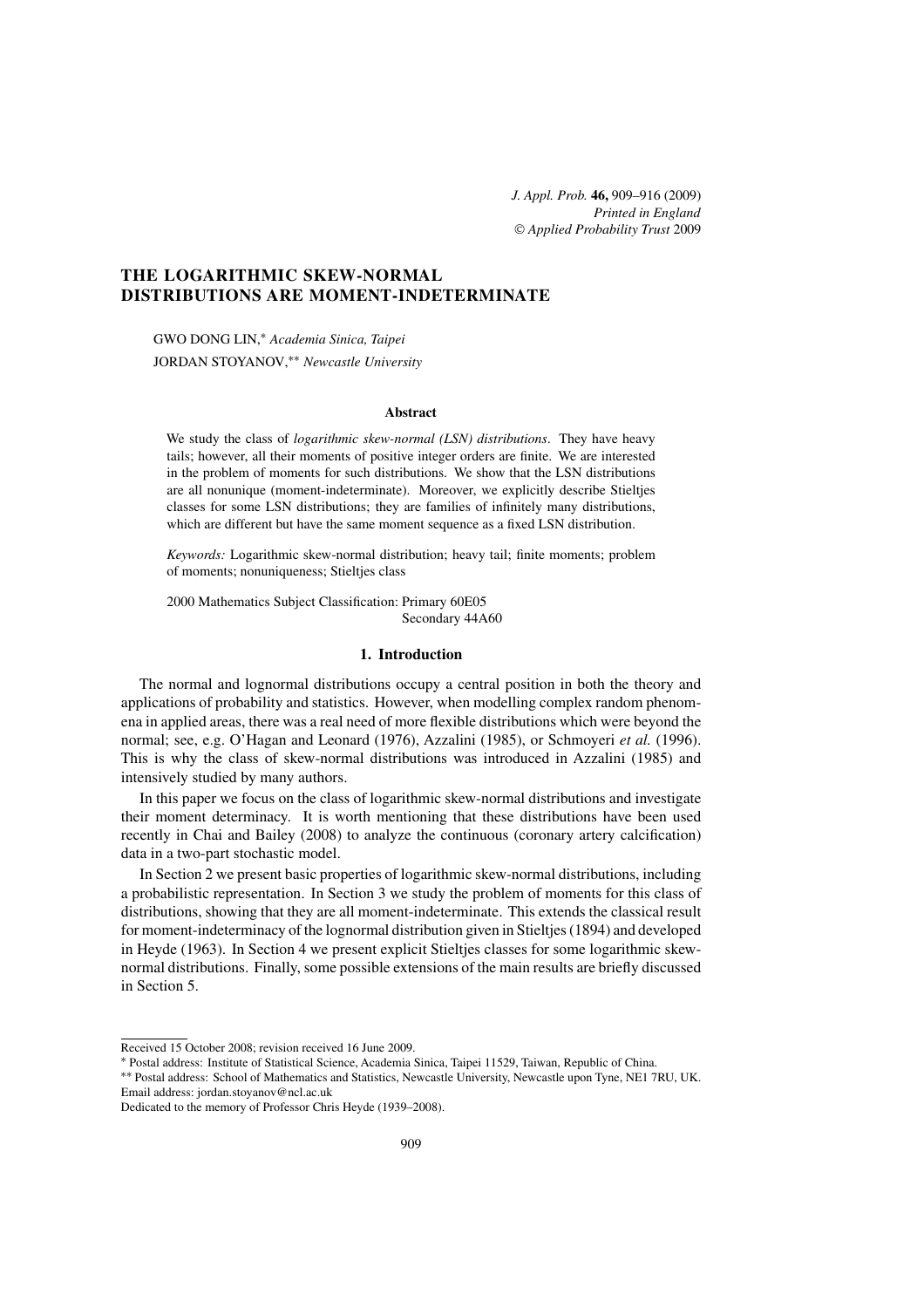#### **2. Logarithmic skew-normal distributions: basic properties**

<span id="page-1-0"></span>We use  $\phi$  and  $\Phi$  to denote the standard normal density function and the standard normal<br>tribution function, respectively. For any constant  $\lambda \in \mathbb{R} - (-\infty, \infty)$ , consider the random distribution function, respectively. For any constant  $\lambda \in \mathbb{R} = (-\infty, \infty)$ , consider the random variable  $X_{\lambda}$  obeying a *skew-normal distribution* (denoted by SN( $\lambda$ )), i.e.  $X_{\lambda} \sim SN(\lambda)$ . The variable  $X_{\lambda}$  obeying a *skew-normal distribution* (denoted by  $SN(\lambda)$ ), i.e.  $X_{\lambda} \sim SN(\lambda)$ . The density function  $f_{\lambda}$  of  $X_{\lambda}$  is  $f_{\lambda}(x) = 2\phi(x)\Phi(\lambda x)$ ,  $x \in \mathbb{R}$ . To see that  $f_{\lambda}$  is a bona fide density density function  $f_{\lambda}$  of  $X_{\lambda}$  is  $f_{\lambda}(x) = 2\phi(x)\Phi(\lambda x)$ ,  $x \in \mathbb{R}$ . To see that  $f_{\lambda}$  is a bona fide density function we have by the symmetry property of  $\Phi$   $\int_{-\infty}^{\infty} f(x) dx = 2 \int_{-\infty}^{\infty} \phi(x) dx = 1$ function, we have, by the symmetry property of  $\Phi$ ,  $\int_{-\infty}^{\infty} f_{\lambda}(x) dx = 2 \int_{0}^{\infty} \phi(x) dx = 1$ .

**Definition.** We say that the positive random variable  $Y_\lambda$  has a *logarithmic skew-normal distribution*, and write  $Y_\lambda \sim \text{LSN}(\lambda)$ , if its logarithmic transform ln  $Y_\lambda \sim \text{SN}(\lambda)$ . The density function of  $Y_{\lambda}$ , denoted by  $g_{\lambda}$ , is given by:

$$
g_{\lambda}(y) = \frac{2}{y}\phi(\ln y)\Phi(\lambda \ln y), \qquad y > 0.
$$
 (1)

The skew parameter  $\lambda$  regulates the shape of the distribution. If  $\lambda = 0$ , LSN( $\lambda$ ) reduces to the standard lognormal distribution  $LN(0, 1)$ .

To derive some basic properties of LSN distributions, we need the following result from Arnold and Lin (2004).

**Lemma 1.** (Arnold and Lin (2004, Lemma 2, p. 598).) *The standard normal distribution*  $function \Phi$  *obeys the property*  $- \ln \Phi(-x) = O(x^2)$  *as*  $x \to \infty$ *. More precisely,* 

$$
\lim_{x \to \infty} \frac{-\ln \Phi(-x)}{x^2} = \frac{1}{2}.
$$

The next statement shows that the LSN distributions have heavy tails.

**Proposition 1.** *For any*  $\lambda \in \mathbb{R}$ *, the random variable*  $Y_{\lambda} \sim \text{LSN}(\lambda)$  *does not have a moment generating function. Equivalently,*  $E[e^{tY_\lambda}] = \infty$  for each  $t > 0$ .

*Proof.* Using the expression for the density  $g_{\lambda}$ , (1), we obtain

$$
E[e^{tY_{\lambda}}] = \int_0^{\infty} e^{ty} g_{\lambda}(y) dy = \int_0^{\infty} \frac{2}{y} e^{ty} \phi(\ln y) \Phi(\lambda \ln y) dy = \int_0^{\infty} h_{\lambda}(y) dy.
$$

Here  $t > 0$  is fixed and  $h_{\lambda}(y) := (2/y)e^{ty}\phi(\ln y)\Phi(\lambda \ln y) > 0$  for all  $y > 0$ . We want to show that  $L := \int_{-\infty}^{\infty} h_{\lambda}(y) dy = \infty$  for any  $\lambda \in \mathbb{R}$ show that  $J_{\lambda} := \int_0^{\infty} h_{\lambda}(y) dy = \infty$  for any  $\lambda \in \mathbb{R}$ .<br>Indeed, for  $\lambda > 0$ , we have liminf  $\phi(\lambda)$  in

Indeed, for  $\lambda \ge 0$ , we have  $\liminf_{y \to \infty} \Phi(\lambda \ln y) \ge \frac{1}{2}$ . This implies that  $h_{\lambda}(y) \to \infty$  as  $y \to \infty$ ; hence, in this case  $J_{\lambda} = \infty$ .

Then, for  $\lambda < 0$ , we have, by Lemma 1, the asymptotic equivalence

$$
\ln \Phi(\lambda \ln y) \simeq -\frac{1}{2} (\lambda \ln y)^2 \quad \text{as } y \to \infty,
$$

which implies that

$$
\ln h_{\lambda}(y) \simeq \frac{1}{2} \ln \left( \frac{2}{\pi} \right) - \ln y + ty - \frac{1}{2} (\lambda^2 + 1) (\ln y)^2 \to \infty \quad \text{as } y \to \infty.
$$

Hence, also in this case,  $J_{\lambda} = \infty$ . This completes the proof.

In general, the existence of the moment generating function implies that all moments of positive integer orders are finite. However, there are distributions that do not have moment generating functions, but still have finite moments of any positive order; see, e.g. Stoyanov (1997, Sections 8 and 11). This is exactly the case for LSN distributions.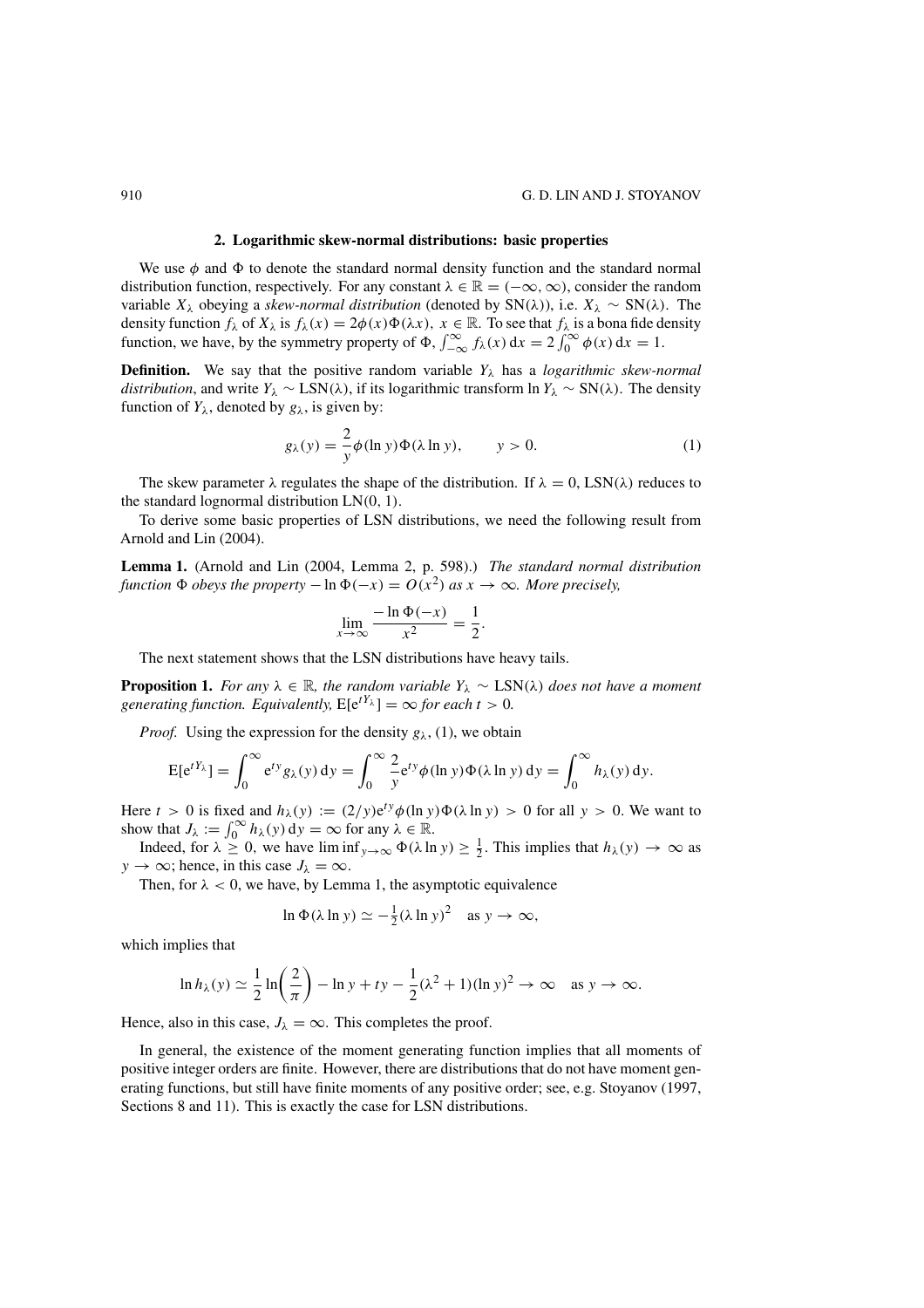**Proposition 2.** *For any*  $\lambda \in \mathbb{R}$ *, the random variable*  $Y_{\lambda} \sim \text{LSN}(\lambda)$  *has finite moments of all positive integer orders. Equivalently,*  $E[Y_{\lambda}^{k}] < \infty$  *for any positive integer k.* 

In the next proposition we give an explicit formula for the moment  $E[Y^t_\lambda] = E[e^{tX_\lambda}]$  for any  $\mathbb{R}$  not just for positive integers k: see, e.g. Azzalini (1985, p. 174)  $t \in \mathbb{R}$ , not just for positive integers k; see, e.g. Azzalini (1985, p. 174).

**Proposition 3.** Let  $Y_\lambda$  ∼ LSN( $\lambda$ ) for some  $\lambda \in \mathbb{R}$ . Then, for any real t, the t-order moment  $E[Y^t_\lambda]$  is given by

$$
m_t(\lambda) := E[Y^t_{\lambda}] = E[e^{tX_{\lambda}}] = 2e^{t^2/2}\Phi(\delta t), \text{ where } \delta = \frac{\lambda}{\sqrt{1 + \lambda^2}}.
$$

*Proof.* The proof follows directly by checking that

$$
\frac{\mathrm{d}}{\mathrm{d}\lambda}m_t(\lambda) = 2e^{t^2/2}\phi(\delta t)\frac{\mathrm{d}}{\mathrm{d}\lambda}(\delta t).
$$

We next give a probabilistic representation for an LSN random variable.

**Proposition 4.** *Any LSN random variable is distributionally equivalent to a product of two independent random variables, one which is lognormal and one which is log-half-normal. Specifically, for any*  $\lambda \in \mathbb{R}$ *, the random variable*  $Y_{\lambda} \sim$  LSN( $\lambda$ ) *has the following representation:* 

$$
Y_{\lambda} \stackrel{\text{D}}{=} e^{\delta |Z_1|} \exp[\sqrt{1-\delta^2} Z_2], \quad \text{where} \quad \delta = \frac{\lambda}{\sqrt{1+\lambda^2}},
$$

 $Z_1$  and  $Z_2$  are two independent standard normal random variables, and  $\stackrel{\text{d}}{=}$  denotes equality<br>in distribution *in distribution.*

The proof of Proposition 4 is based on the probabilistic representation of any skew-normal random variable as a linear combination of two independent random variables: one standard normal and one standard half-normal (see Henze (1986)).

From the above we know that  $Y_\lambda \sim \text{LSN}(\lambda)$  has all finite moments; hence, we can turn to one of the main questions discussed in this work: is the distribution of  $Y_{\lambda}$  uniquely determined by its moments? The answer is presented in the next section.

#### **3. The problem of moments for LSN distributions**

Suppose that a random variable  $\xi$  with distribution function F on the real line has finite moments,  $\{E[\xi^k]\}$ , for all positive integer orders k. If F is uniquely determined by the moment sequence  $\{E[\xi^k]\}_{k=1}^{\infty}$ , we say that  $\xi$ , and also  $F$ , is unique, or moment-determinate<br>(M-determinate) Otherwise  $\xi$  and also  $F$  is M-indeterminate (M-determinate). Otherwise,  $\xi$ , and also F, is M-indeterminate.

In general, if  $\xi$  has a moment generating function, not only are all moments finite, but F is also unique, or M-determinate. Note, however, that there are heavy-tailed distributions, i.e. without moment generating functions, such that all their moments are finite and the distributions are M-determinate; see, e.g. Stoyanov (1997, Section 11).

Since, by Proposition 3, we explicitly know the moments of  $Y_\lambda \sim \text{LSN}(\lambda)$ , an obvious idea is to try to use the well-known Carleman criterion. Recall that if F is a distribution on the interval  $(0, \infty)$  with finite moments  $m_i = \int_{-\infty}^{\infty} x^k dE(x)$ ,  $k = 1, 2, \ldots$  and we calculate the interval  $(0, \infty)$  with finite moments  $m_k = \int_0^\infty x^k dF(x)$ ,  $k = 1, 2, ...,$  and we calculate the Carloman quantity. *Carleman quantity*

$$
C[{m_k}] := \sum_{k=1}^{\infty} (m_k)^{-1/(2k)},
$$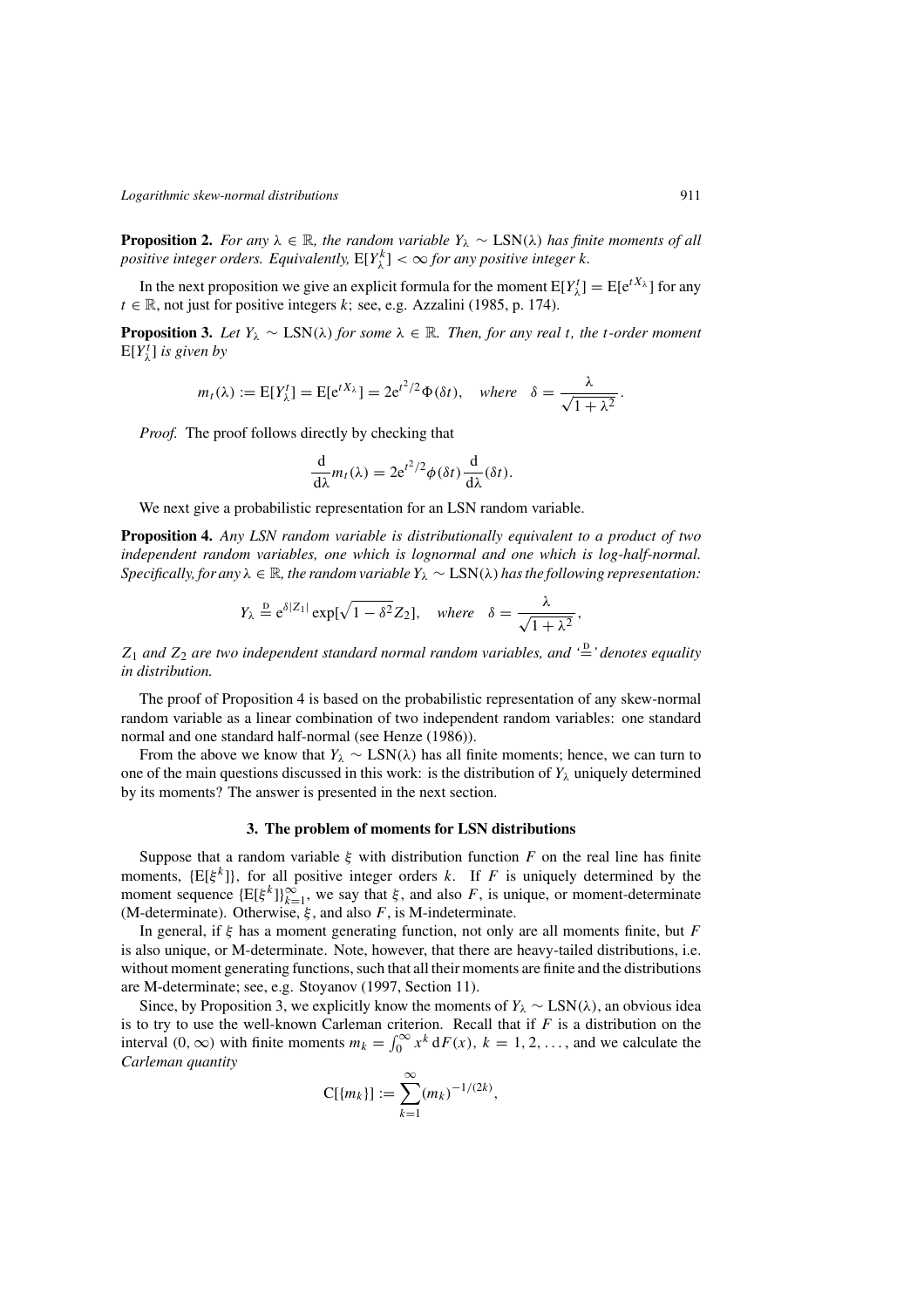<span id="page-3-0"></span>then the condition  $C = \infty$  is sufficient for F to be M-determinate. In other words, F is the only distribution with the moment sequence  $\{m_k\}$ . There are, however, M-determinate distributions for which the Carleman quantity C is finite; see, e.g. Stoyanov (1997, Section 11). In all cases, if F is M-indeterminate then  $C < \infty$  necessarily.

In our case  $m_k(\lambda) = E[Y_\lambda^k] = 2e^{k^2/2} \Phi(k\delta)$ ,  $k = 1, 2, ...,$  so we need to analyze the remain quantity  $C = C(\lambda)$  which depends on  $\lambda$  through  $\delta = \lambda/\sqrt{1 + \lambda^2}$  We have In our case  $m_k(\lambda) = E[Y_\lambda^k] = 2e^{\lambda/2} \Phi(k\delta), k = 1, 2, ...,$  so we need to ana<br>Carleman quantity  $C = C(\lambda)$ , which depends on  $\lambda$  through  $\delta = \lambda/\sqrt{1 + \lambda^2}$ . We have

$$
C(\lambda) := C[\{m_k(\lambda)\}] = \sum_{k=1}^{\infty} (m_k(\lambda))^{-1/(2k)} = \sum_{k=1}^{\infty} (2e^{k^2/2} \Phi(k\delta))^{-1/(2k)} = \sum_{k=1}^{\infty} c_k e^{-k/4},
$$

where  $c_k = (2\Phi(k\delta))^{-1/(2k)}$ . Since

$$
\lim_{k \to \infty} c_k = 1 \quad \text{for } \lambda \ge 0 \quad \text{and} \quad \lim_{k \to \infty} \frac{\ln c_k}{k \delta^2 / 4} = 1 \quad \text{for } \lambda < 0,
$$

it immediately follows that  $C(\lambda) < \infty$  for any  $\lambda \in \mathbb{R}$ . Hence, the Carleman criterion does not hold, although it perhaps suggests that  $Y_{\lambda}$  is M-indeterminate. This is the statement of Theorem 1, below, and its proof is based on a different idea.

It is well known that the standard lognormal distribution is M-indeterminate. This result, in a slightly different form, is due to Stieltjes (1894). Heyde (1963) extended the result to general lognormal distributions and his analysis was given in modern probabilistic/statistical terms. See also Stoyanov (1997, Section 11) and Stoyanov (2000). As mentioned before, the random variable  $Y_{\lambda} \sim \text{LSN}(\lambda)$  with  $\lambda = 0$  has a standard lognormal distribution, LN(0, 1). It is one of our aims in this paper to show that, for any  $\lambda \in \mathbb{R}$ , the LSN distributions, LSN( $\lambda$ ), share the same moment indeterminacy property as that of the standard lognormal distribution.

**Theorem 1.** *For any*  $\lambda \in \mathbb{R}$ *, the random variable*  $Y_{\lambda}$  *is M-indeterminate.* 

*Proof.* We use the Krein criterion (see, e.g. Akhiezer (1965, p. 87), Slud (1993), Lin (1997), Stoyanov (2000), or Pakes *et al.* (2001)). So we need to calculate the *Krein quantity*,  $K[g_\lambda]$ , where

$$
K[g_{\lambda}] := \int_0^{\infty} \frac{-\ln g_{\lambda}(y^2)}{1+y^2} dy.
$$

For the M-indeterminacy of  $Y_{\lambda}$ , it suffices to show that  $K[g_{\lambda}] < \infty$  for  $\lambda \in \mathbb{R}$ . By (1),

$$
K[g_{\lambda}] = I_1 + I_2 + I_3 + I_4,
$$

where

$$
I_1 = \int_0^\infty \frac{-\ln 2}{1 + y^2} dy, \qquad I_2 = \int_0^\infty \frac{2 \ln y}{1 + y^2} dy, I_3 = \int_0^\infty \frac{-\ln \phi (2 \ln y)}{1 + y^2} dy, \qquad I_4 = \int_0^\infty \frac{-\ln \phi (2 \lambda \ln y)}{1 + y^2} dy.
$$

Integrals  $I_1-I_4$  can easily be seen to be finite by checking, by means of Lemma 1, that, for a finite positive constant  $c$ ,

$$
|\ln \phi(2\ln y)| + |\ln \Phi(2\lambda \ln y)| \le c(1 + (\ln y)^2), \qquad y > 0,
$$

and that, for  $r = 0, 1, 2$ , we have

$$
\int_0^\infty \frac{|\ln y|^r}{1+y^2} \, \mathrm{d}y < \infty.
$$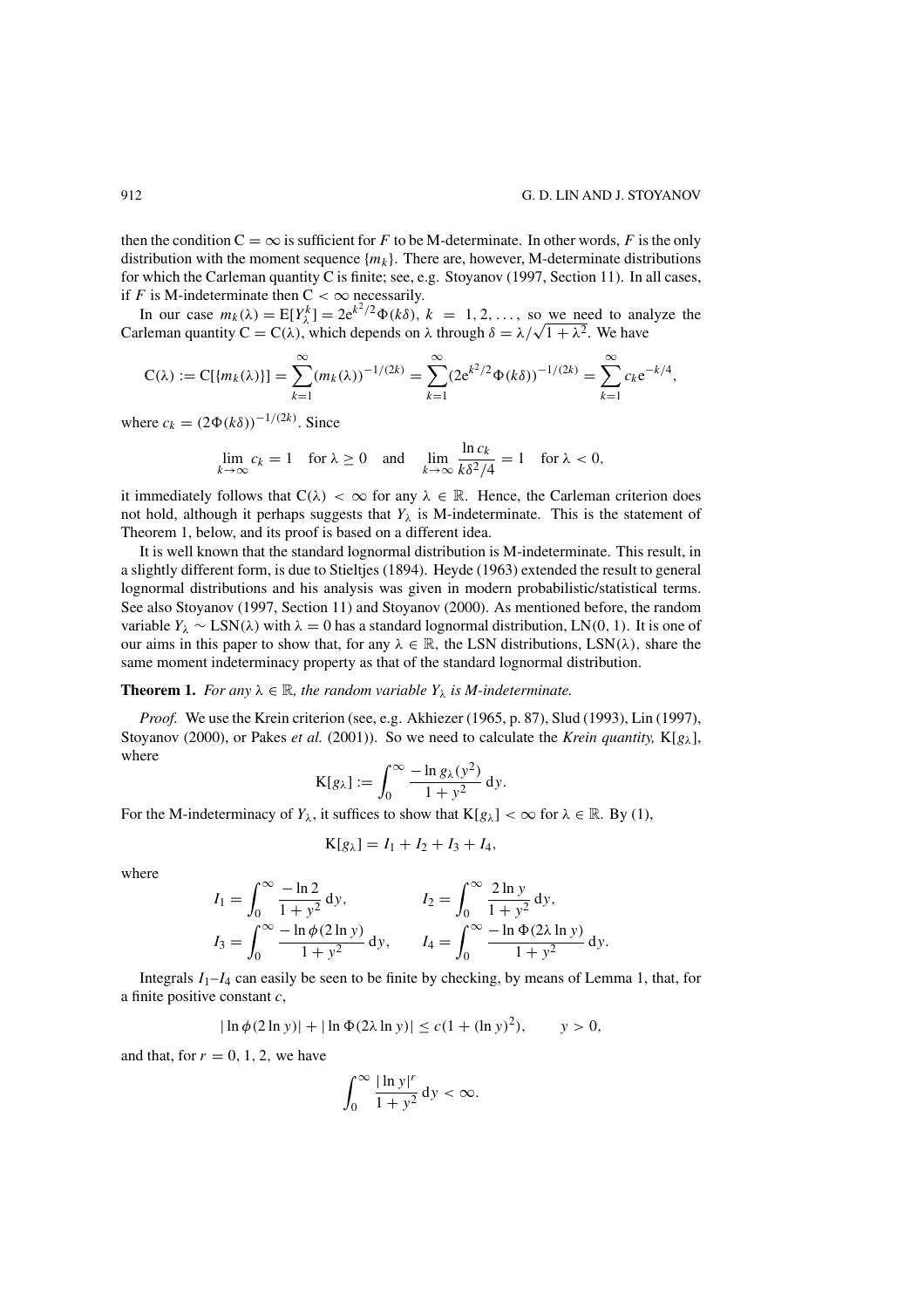<span id="page-4-0"></span>Theorem [1](#page-3-0) exhibits the moment indeterminacy of  $Y_\lambda \sim \text{LSN}(\lambda)$  for any fixed  $\lambda$ . It is, therefore, interesting to clarify what happens if  $\lambda \to +\infty$  or  $\lambda \to -\infty$ .

**Theorem 2.** Let Z be a standard normal random variable,  $Z \sim N(0, 1)$ , and define  $\eta = e^{|Z|}$ , *usually called the log-half-normal random variable. Then, denoting by* → *convergence in*<br>usually called the log-half-normal random variable. Then, denoting by → *convergence in distribution, the following properties hold.*

- (a)  $Y_{\lambda} \stackrel{\text{D}}{\rightarrow} \eta$  *as*  $\lambda \rightarrow +\infty$  *and*  $Y_{\lambda} \stackrel{\text{D}}{\rightarrow} 1/\eta$  *as*  $\lambda \rightarrow -\infty$ *.*
- (b) *The left limit* <sup>1</sup>/η *is M-determinate, while the right limit* η *is M-indeterminate.*
- (c) *For*  $t > 0$ ,  $m_t(\lambda) = E[Y_{\lambda}^t]$  *is an increasing function of*  $\lambda \in \mathbb{R}$ , *while*  $m_t(\lambda)$  *is decreasing*  $\sum_{i=1}^{t} m_i \lambda_i^t$  *is for*  $t < 0$ *in*  $\lambda$  *for*  $t < 0$ *.*
- (d) *For any*  $k = 1, 2, ...,$  *we have*

$$
\lim_{\lambda \to +\infty} m_k(\lambda) = 2e^{k^2/2} \Phi(k) = E[e^{k|Z|}] = E[\eta^k],
$$
  

$$
\lim_{\lambda \to -\infty} m_k(\lambda) = 2e^{k^2/2} \Phi(-k) = E[e^{-k|Z|}] = E\left[\left(\frac{1}{\eta}\right)^k\right].
$$

*Proof.* Claim (a) follows immediately from the probabilistic representation of  $Y_{\lambda}$  given in Proposition 4. We can also use the definitions of Z,  $X_{\lambda}$ , and  $Y_{\lambda}$ , and apply Slutsky's theorem to conclude first that  $X_{\lambda} \to |Z|$  as  $\lambda \to +\infty$  and  $X_{\lambda} \to -|Z|$  as  $\lambda \to -\infty$ , and then that  $Y_{\lambda} \to \infty$  and  $Y_{\lambda} \to \infty$  and  $Y_{\lambda} \to \infty$ . variable  $1/\eta = e^{-|Z|}$  is bounded; hence, it is M-determinate. On the other hand, the Krein<br>quantity for *n* is finite, which also tells us that *n* is M-indeterminate. Finally, the proofs of  $\rightarrow \eta$  as  $\lambda \rightarrow +\infty$  and  $Y_{\lambda} \rightarrow 1/\eta$  as  $\lambda \rightarrow -\infty$ . For claim (b), we first note that the random<br>iable  $1/n = e^{-|Z|}$  is bounded: bence, it is M-determinate. On the other hand, the Krein quantity for  $\eta$  is finite, which also tells us that  $\eta$  is M-indeterminate. Finally, the proofs of claims (c) and (d) are based on elementary properties of the normal distribution function and are thus omitted.

#### **4. Stieltjes classes for LSN distributions**

We start with a distribution function  $F = \text{LSN}(\lambda)$ ,  $\lambda \geq 0$ , and we let f denote the density function, instead of  $g_{\lambda}$  as in [\(1\)](#page-1-0).

In general, a *Stieltjes class* for an M-indeterminate distribution, e.g. F, is a parameterized family of different distributions all having the same moments as  $F$ ; see Stoyanov (2004). In the absolutely continuous case, the Stieltjes class, denoted by  $S$ , is defined in terms of  $f$  and another function p, which is called a *perturbation function*:

$$
S = S(f, p) = \{ f_{\varepsilon} \colon f_{\varepsilon}(x) = f(x)[1 + \varepsilon p(x)], \ x \in \mathbb{R}, \ \varepsilon \in [-1, 1] \}.
$$

Here p is a measurable function with  $|p(x)| \leq 1$  for all  $x \in \mathbb{R}$ . The density f and the perturbation p are such that the product function  $v(x) := f(x)p(x)$ ,  $x \in \mathbb{R}$ , has vanishing 'moments' in the sense that  $\int_{-\infty}^{\infty} x^k v(x) dx = 0$  for any  $k = 0, 1, 2, ...$ <br>To construct a Stielties class for the LSN(1) distribution with  $\lambda$ 

To construct a Stieltjes class for the LSN( $\lambda$ ) distribution with  $\lambda \geq 0$ , we need some preparation. First, consider the function  $\tilde{p} = (\tilde{p}(x), x \in \mathbb{R})$ , defined as follows:

$$
\tilde{p}(x) = \begin{cases}\n\left(\frac{x}{x-1}\right)^{1+\ln x(x-1)/2} \frac{\sin[\pi \ln(x-1)]}{\Phi(\lambda \ln x)} = \frac{\ell(x-1)}{\ell(x)} \frac{\sin[\pi \ln(x-1)]}{\Phi(\lambda \ln x)} & \text{if } x > 1, \\
0 & \text{if } x \le 1.\n\end{cases}
$$
\n(2)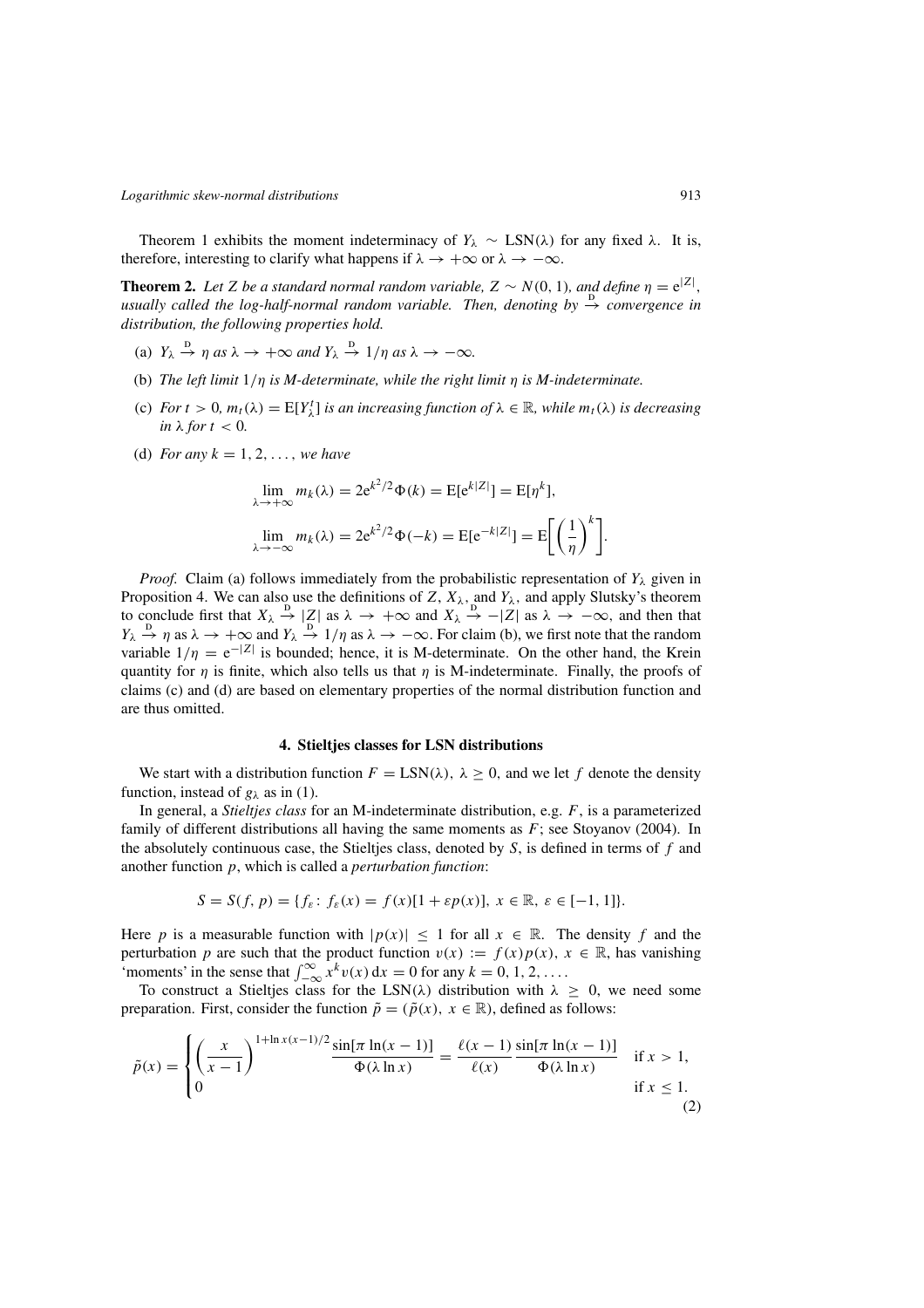Here  $\ell$  is the lognormal LN(0, 1) density:

$$
\ell(x) = \frac{1}{\sqrt{2\pi}} \frac{1}{x} \exp\left[-\frac{1}{2}(\ln x)^2\right], \quad x > 0; \qquad \ell(x) = 0, \quad x \le 0.
$$

This kind of function with  $\lambda = 0$  has been considered in Stoyanov and Tolmatz (2005). Here we need a property of  $\tilde{p}$ .

**Lemma 2.** *For any*  $\lambda \geq 0$ *, the function*  $\tilde{p}$  *is bounded, i.e. there is a positive constant*  $\tilde{c}$  *such that*  $|\tilde{p}(x)| \leq \tilde{c} < \infty$  *for all*  $x \in \mathbb{R}$ *.* 

*Proof.* To show the validity of the statement, we need the following three facts.

*Fact 1.* The function  $\tilde{p}$  is continuous on the interval  $(1, \infty)$ .

*Fact 2.* At the boundary points 1 and  $\infty$ , we have

$$
\lim_{x \to 1^{+}} \frac{\ell(x - 1)}{\ell(x)} = 0, \qquad \lim_{x \to \infty} \frac{\ell(x - 1)}{\ell(x)} = 1.
$$

*Fact 3.* For any  $\lambda \ge 0$  and  $x > 1$ , we have  $\frac{1}{2} \le \Phi(\lambda \ln x) \le 1$ .

The statement of the lemma now easily follows from facts 1–3.

**Theorem 3.** *Suppose that* X *is a random variable and that*  $X \sim \text{LSN}(\lambda)$  *for some*  $\lambda > 0$ *. Denote by* F *the distribution function of* X, and let f be its density function (see [\(1\)](#page-1-0)):

$$
f(x) = f(x | \lambda) = \frac{2}{x} \phi(\ln x) \Phi(\lambda \ln x), \qquad x > 0.
$$

*Furthermore, define the function*  $p = (p(x), x \in \mathbb{R})$  *as follows:* 

$$
p(x) = p(x | \lambda) = \frac{1}{\tilde{c}} \tilde{p}(x), \qquad x \in \mathbb{R},
$$

*where*  $\tilde{p}$  *is given by [\(2\)](#page-4-0)* and  $\tilde{c}$  *is the constant in Lemma 2. Then the family of functions* 

$$
S = S(f, p) = \{ f_{\varepsilon} \colon f_{\varepsilon}(x) = f(x)[1 + \varepsilon p(x)], \ x \in \mathbb{R}, \ \varepsilon \in [-1, 1] \}
$$

*is a Stieltjes class for the M-indeterminate distribution* F*.*

*Proof.* The crucial point is to show that the product function  $v := fp$  has vanishing moments, i.e. that  $\int_0^\infty x^k f(x)p(x) dx = 0$  for any  $k = 0, 1, 2, \ldots$ . We use the function

$$
v_0(x) = {1 \over x} \exp \left[ -{1 \over 2} (\ln x)^2 \right] \sin(\pi \ln x), \qquad x > 0,
$$

and the property that  $\int_0^\infty x^k v_0(x) dx = 0$  for any  $k = 0, 1, 2, \ldots$ . Details can be found in<br>Heyde (1963) or Gradshteyn and Ryzhik (2000, Formula 4.133); see also Stovanov (1997) Heyde (1963) or Gradshteyn and Ryzhik (2000, Formula 4.133); see also Stoyanov (1997, Section 11). In other words,  $v_0(x)$ ,  $x > 0$ , is a function with vanishing moments. Then the shifted function  $\tilde{v}(x) := v_0(x - 1)$ ,  $x > 1$ , also has vanishing moments. Finally, we conclude that the product function  $v(x) = f(x)p(x) = c\tilde{v}(x), x > 1$ , has vanishing moments. This completes the proof.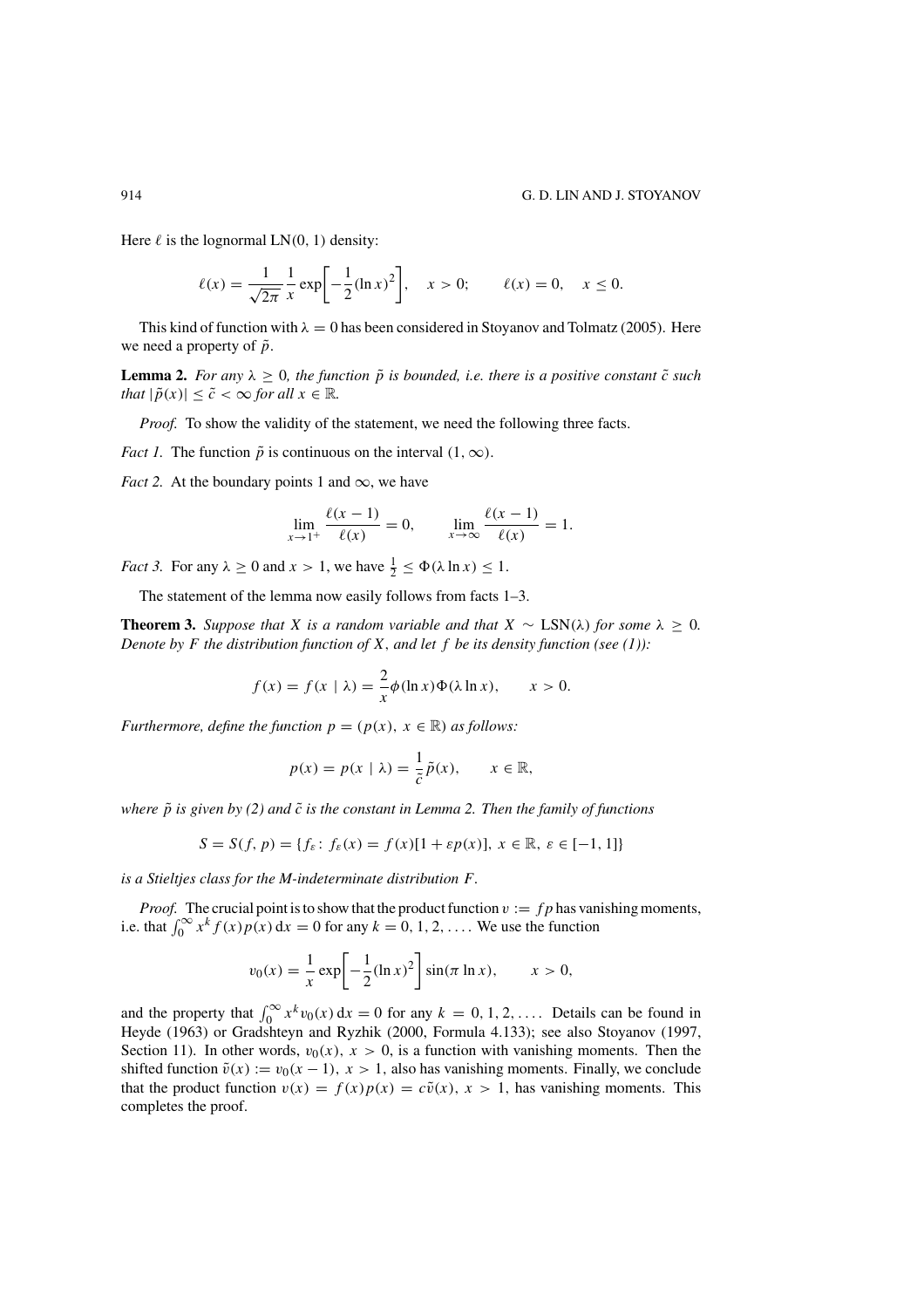**Remark.** We can use the same M-indeterminate distribution  $F$  and its density  $f$  in combination with other perturbations  $p$  to construct new Stieltjes classes, which are different from those mentioned above. Results from Stoyanov (2004) and Stoyanov and Tolmatz (2005) can easily be adapted to LSN distributions. Moreover, for any Stieltjes class, we can introduce the socalled *index of dissimilarity*, which is a measure of how much the distribution functions in this class differ. Details can be found in Stoyanov (2004).

#### **5. Possible extensions**

- 1. Knowing that any random variable  $Y_\lambda \sim \text{LSN}(\lambda)$  is M-indeterminate, we can easily show that some nonlinear transformations of  $Y_{\lambda}$ , called Box–Cox transformations, are also Mindeterminate. In particular, for any nonzero real r, the power  $(Y_\lambda)^r$  is M-indeterminate. Also, the Stieltjes class in Theorem 3 can be adapted to this case with  $r\lambda > 0$  and  $r^2$ integer.
- 2. The skew-normal distribution,  $SN(\lambda)$ , is in fact a conditional distribution in the hidden truncation model described below.

Let  $(Z_1, Z_2)$  be a bivariate normally distributed random vector with mean  $(0, 0)$ , variances var $(Z_1)$  = var $(Z_2)$  = 1, and correlation coefficient  $\rho \in (-1, 1)$ . Then the conditional distribution of  $Z_1$ , given  $Z_2 > 0$  (usually ignored and, thus, called a hidden truncation at the mean), is  $SN(\lambda(\rho))$ , where  $\lambda(\rho) = \rho/\sqrt{1-\rho^2}$  (see, e.g. Azzalini and Dalla Valle (1996)). In general, for any  $a \in \mathbb{R}$ , the conditional distribution of Z, given Dalla Valle (1996)). In general, for any  $a \in \mathbb{R}$ , the conditional distribution of  $Z_1$ , given  $Z_2 > a$  (a hidden truncation at a), has density function

$$
f_{a,\lambda}(x) = [\Phi(-a)]^{-1} \phi(x) \Phi\left(\frac{-a}{\sqrt{1-\rho^2}} + \lambda(\rho)x\right), \qquad x \in \mathbb{R} \tag{3}
$$

(see, e.g. Arnold and Beaver (2000)). Let  $Y_{a,\lambda}$  be a positive random variable such that ln  $Y_{a,\lambda}$  has the density function  $f_{a,\lambda}$  in (3). Then  $Y_{a,\lambda}$  is M-indeterminate. This will be an extension of our Theorem [1.](#page-3-0) The proof follows the same steps and the details are thus omitted. The Stieltjes class in Theorem 3 can be adapted to this case with  $\rho > 0$ .

- 3. Suppose that in the original definition of the skew-normal density  $2\phi(x)\Phi(\lambda x)$ ,  $x \in \mathbb{R}$ , we replace the normal density  $\phi$  by an arbitrary symmetric density  $g(x)$ ,  $x \in \mathbb{R}$ , and the we replace the normal density  $\phi$  by an arbitrary symmetric density  $g(x)$ ,  $x \in \mathbb{R}$ , and the standard normal distribution function  $\Phi$  by an arbitrary symmetric distribution function  $H(x)$ ,  $x \in \mathbb{R}$ . Both symmetries are with respect to 0. Then, for  $\lambda \in \mathbb{R}$ , we define the  $H(x)$ ,  $x \in \mathbb{R}$ . Both symmetries are with respect to 0. Then, for  $\lambda \in \mathbb{R}$ , we define the function  $f(x | \lambda) = 2g(x)H(\lambda x)$ ,  $x \in \mathbb{R}$ , which is a density. The distribution F with density f is said to be a *skew-symmetric distribution*. A positive random variable Y is said to obey a *logarithmic skew-symmetric distribution* if its logarithmic transform ln Y has a skew-symmetric distribution. It is possible to find conditions on the density g and the distribution  $H$  such that  $Y$  is M-indeterminate. This also extends our Theorem 1. Details will be reported elsewhere.
- 4. We suggest that the class of LSN distributions is linked to stochastic models involving distributions which are more flexible than the normal and lognormal distributions. Besides Chai and Bailey's (2008) paper cited in the introduction, other relevant references include Azzalini *et al.* (2003), Williamson and Gaston (2005), and Yamazaki and Lueck (1990).